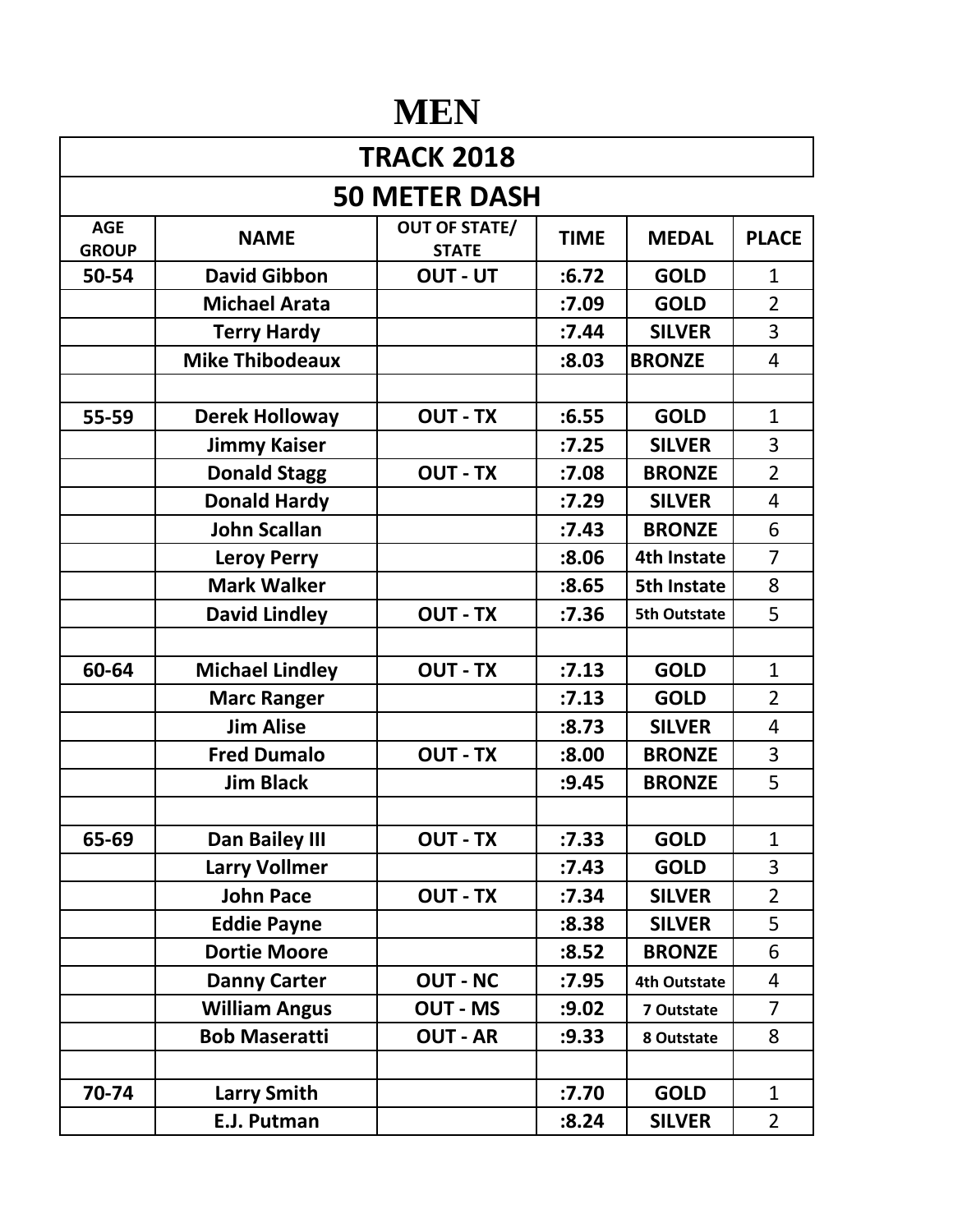|       | <b>Anthony LeBlanc</b>   |                 | :8.41  | <b>BRONZE</b>       | 3              |
|-------|--------------------------|-----------------|--------|---------------------|----------------|
|       | <b>Melvin Richardson</b> | <b>OUT - TX</b> | :8.44  | <b>4th Outstate</b> | 4              |
|       | <b>Robert Baker</b>      |                 | :8.55  | 4th                 | 5              |
|       | <b>Maurice LeBlanc</b>   |                 | :9.39  | 5th                 | 6              |
|       |                          |                 |        |                     |                |
| 75-79 | <b>Michael Turner</b>    |                 | :8.46  | <b>GOLD</b>         | $\mathbf{1}$   |
|       | John Impson              | <b>OUT - MS</b> | : 9.17 | <b>SILVER</b>       | $\overline{2}$ |
|       | <b>Michael Boudreaux</b> |                 | :9.31  | <b>SILVER</b>       | 3              |
|       | <b>Jimmy Watson</b>      |                 | :9.59  | <b>BRONZE</b>       | $\overline{4}$ |
|       | <b>Donald Mouney</b>     |                 | :18.24 | 4th                 | $\overline{7}$ |
|       | <b>Emil Pawlik</b>       | <b>OUT - MS</b> | : 9.68 | <b>5th Outstate</b> | 5              |
|       | <b>Ken Hodges</b>        | <b>OUT - TX</b> | :11.88 | <b>6th Outstate</b> | 6              |
|       |                          |                 |        |                     |                |
| 80-84 | <b>XXX</b>               |                 |        |                     |                |
|       |                          |                 |        |                     |                |
| 85-89 | <b>XXX</b>               |                 |        |                     |                |
|       |                          |                 |        |                     |                |

## **WOMEN**

| <b>TRACK 2018</b>          |                         |                                      |             |               |              |  |  |
|----------------------------|-------------------------|--------------------------------------|-------------|---------------|--------------|--|--|
|                            |                         | <b>50 METER DASH</b>                 |             |               |              |  |  |
| <b>AGE</b><br><b>GROUP</b> | <b>NAME</b>             | <b>OUT OF STATE/</b><br><b>STATE</b> | <b>TIME</b> | <b>MEDAL</b>  | <b>PLACE</b> |  |  |
| 50-54                      | <b>Vera Minix</b>       |                                      | :10.53      | <b>GOLD</b>   |              |  |  |
|                            |                         |                                      |             |               |              |  |  |
| 55-59                      | <b>Tanya Whitney</b>    |                                      | :14.42      | <b>GOLD</b>   |              |  |  |
|                            |                         |                                      |             |               |              |  |  |
| 60-64                      | Linda Wilson            | <b>OUT - TX</b>                      | :07.47      | <b>GOLD</b>   |              |  |  |
|                            | <b>Jodie Mickey</b>     |                                      | :12.02      | <b>GOLD</b>   |              |  |  |
|                            | <b>Marion Fairchild</b> |                                      | :13.68      | <b>SILVER</b> |              |  |  |
|                            |                         |                                      |             |               |              |  |  |
| 65-69                      | <b>Evelyn Wilson</b>    |                                      | :9.63       | <b>GOLD</b>   |              |  |  |
|                            | <b>Beverly Williams</b> | <b>OUT - FL</b>                      | :9.93       | <b>SILVER</b> |              |  |  |
|                            |                         |                                      |             |               |              |  |  |
| 70-74                      | <b>XXX</b>              |                                      |             |               |              |  |  |
|                            |                         |                                      |             |               |              |  |  |
| 75-79                      | <b>Wanda Whitman</b>    |                                      | :13.50      | <b>GOLD</b>   |              |  |  |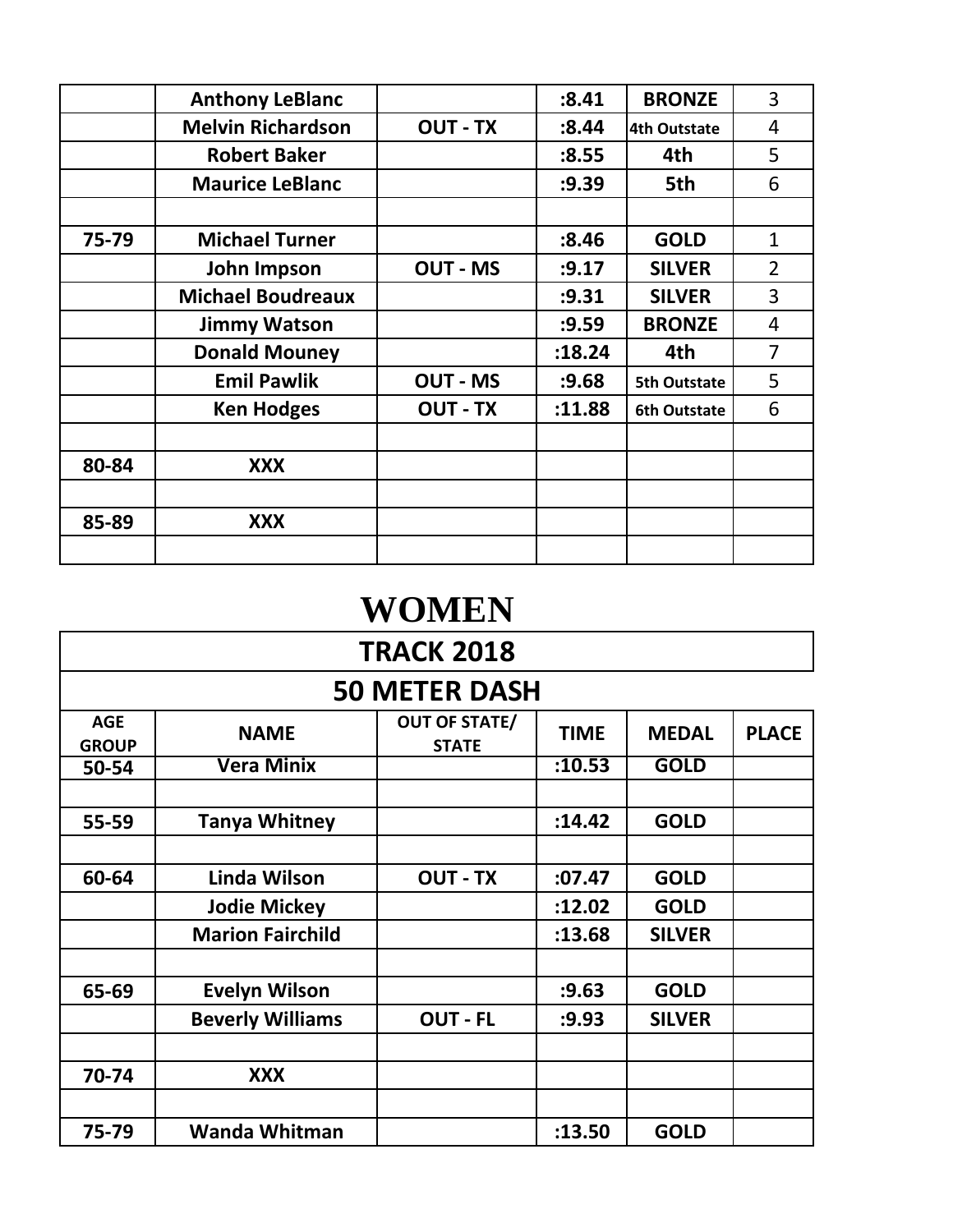| 80-84  | <b>XXX</b>           |        |             |  |
|--------|----------------------|--------|-------------|--|
|        |                      |        |             |  |
| 85-89  | <b>XXX</b>           |        |             |  |
|        |                      |        |             |  |
| 90-94  | <b>XXX</b>           |        |             |  |
|        |                      |        |             |  |
| 95-99  | <b>XXX</b>           |        |             |  |
|        |                      |        |             |  |
| $100+$ | <b>Julia Hawkins</b> | :20.20 | <b>GOLD</b> |  |

## **MEN**

| <b>TRACK 2018</b>          |                        |                                      |             |                     |                         |  |
|----------------------------|------------------------|--------------------------------------|-------------|---------------------|-------------------------|--|
|                            |                        | <b>100 METER DASH</b>                |             |                     |                         |  |
| <b>AGE</b><br><b>GROUP</b> | <b>NAME</b>            | <b>OUT OF STATE/</b><br><b>STATE</b> | <b>TIME</b> | <b>MEDAL</b>        | <b>PLACE</b>            |  |
| 50-54                      | <b>David Gibbon</b>    | <b>OUT - UT</b>                      | :12.75      | <b>GOLD</b>         | $\mathbf{1}$            |  |
|                            | <b>Terry Hardy</b>     |                                      | :13.09      | <b>GOLD</b>         | $\overline{2}$          |  |
|                            | <b>Michael Arata</b>   |                                      | :13.21      | <b>SILVER</b>       | $\overline{\mathbf{3}}$ |  |
|                            | <b>Mike Thibodeaux</b> |                                      | :16.15      | <b>BRONZE</b>       | 4                       |  |
|                            |                        |                                      |             |                     |                         |  |
| 55-59                      | <b>Derek Holloway</b>  | <b>OUT - TX</b>                      | :11.87      | <b>GOLD</b>         | 1                       |  |
|                            | <b>Jimmy Kaiser</b>    |                                      | :13.37      | <b>GOLD</b>         | 3                       |  |
|                            | <b>Lindy Raney</b>     | <b>OUT - TX</b>                      | :12.81      | <b>SILVER</b>       | $\overline{2}$          |  |
|                            | <b>Donald Hardy</b>    |                                      | :13.48      | <b>SILVER</b>       | 4                       |  |
|                            | <b>John Scallan</b>    |                                      | :14.09      | <b>BRONZE</b>       | $\overline{7}$          |  |
|                            | <b>David Lindley</b>   | <b>OUT - TX</b>                      | :13.56      | <b>5th Outstate</b> | 5                       |  |
|                            | <b>Eugene Smith</b>    | <b>OUT - TX</b>                      | :14.01      | <b>6th Outstate</b> | 6                       |  |
|                            | <b>Donald Stagg</b>    | <b>OUT - TX</b>                      | :26.40      | <b>8th Outstate</b> | 8                       |  |
|                            |                        |                                      |             |                     |                         |  |
| 60-64                      | <b>Marc Rager</b>      |                                      | :13.39      | <b>GOLD</b>         | $\mathbf{1}$            |  |
|                            | <b>Michael Lindley</b> | <b>OUT - TX</b>                      | :13.45      | <b>SILVER</b>       | $\overline{2}$          |  |
|                            | <b>Fred Dumalo</b>     | <b>OUT - TX</b>                      | :15.82      | <b>BRONZE</b>       | $\overline{\mathbf{3}}$ |  |
|                            | <b>Mike Weeks</b>      | <b>OUT - AR</b>                      | : 23.77     | 4th                 | 4                       |  |
|                            |                        |                                      |             |                     |                         |  |
| 65-69                      | <b>John Pace</b>       | <b>OUT - TX</b>                      | :13.48      | <b>GOLD</b>         | $\mathbf{1}$            |  |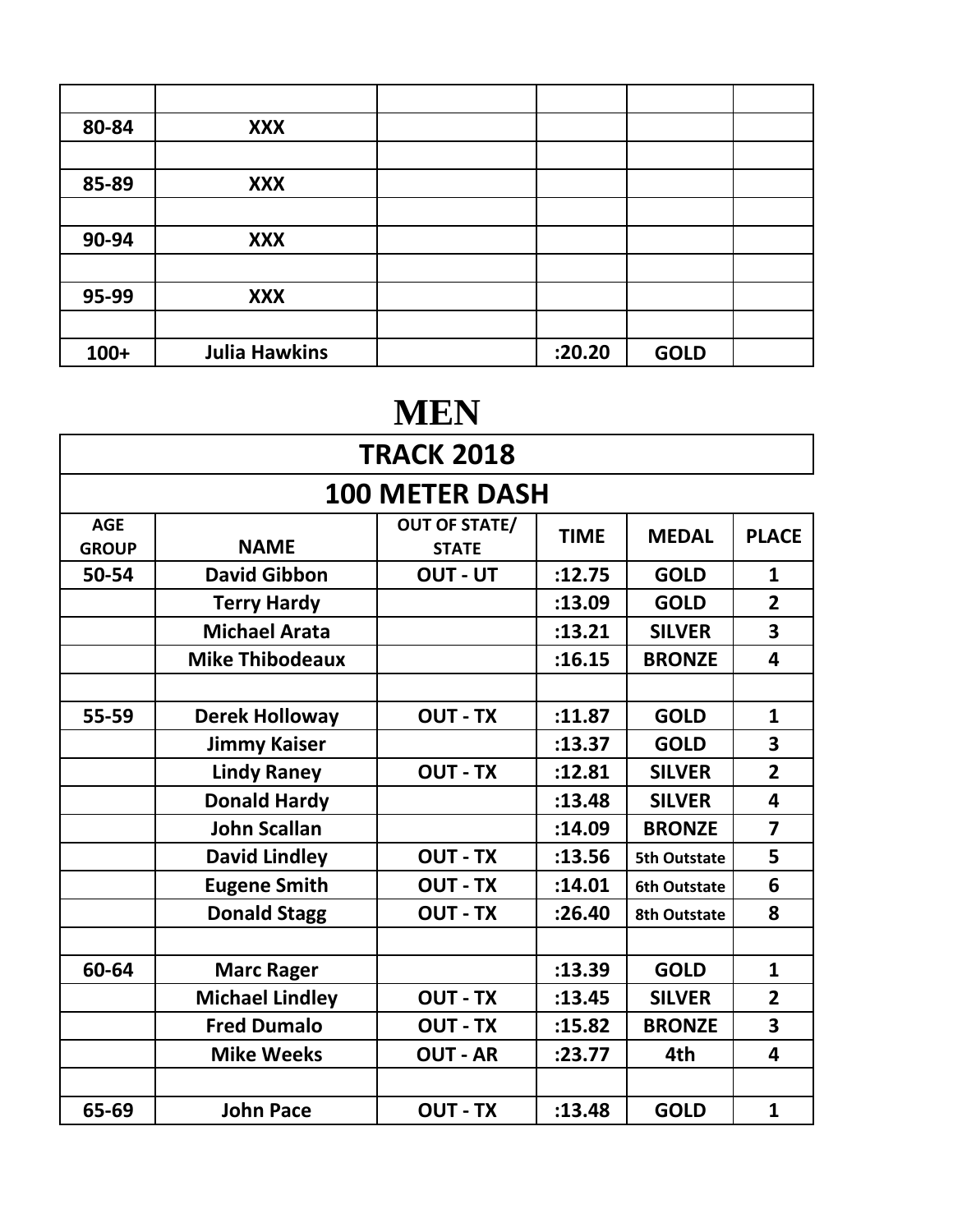|       | Dan Bailey III           | <b>OUT - TX</b> | :13.49  | <b>SILVER</b> | $\overline{2}$          |
|-------|--------------------------|-----------------|---------|---------------|-------------------------|
|       | <b>Larry Vollmer</b>     |                 | :13.89  | <b>GOLD</b>   | 3                       |
|       | <b>Dortie Moore</b>      |                 | :14.77  | <b>SILVER</b> | 4                       |
|       | <b>Danny Carter</b>      | <b>OUT - NC</b> | :15.00  | <b>BRONZE</b> | 5                       |
|       | <b>John Royall</b>       |                 | :15.91  | <b>BRONZE</b> | 6                       |
|       | <b>Eddie Payne</b>       |                 | :15.96  | 4th           | $\overline{\mathbf{z}}$ |
|       |                          |                 |         |               |                         |
| 70-74 | <b>Larry Smith</b>       |                 | :14.47  | <b>GOLD</b>   | $\mathbf{1}$            |
|       | <b>Melvin Richardson</b> | <b>OUT - TX</b> | :16.49  | <b>SILVER</b> | $\overline{2}$          |
|       | <b>Anthony LeBlanc</b>   |                 | :17.12  | <b>SILVER</b> | 3                       |
|       | E.J. Putman              |                 | :17.14  | <b>BRONZE</b> | $\overline{\mathbf{4}}$ |
|       |                          |                 |         |               |                         |
| 75-79 | <b>Michael Turner</b>    |                 | :16.32  | <b>GOLD</b>   | $\mathbf{1}$            |
|       | John Impson              | <b>OUT - MS</b> | :17.81  | <b>SILVER</b> | $\overline{2}$          |
|       | <b>Michael Boudreaux</b> |                 | :17.92  | <b>SILVER</b> | 3                       |
|       | <b>Jimmy Watson</b>      |                 | : 20.44 | <b>BRONZE</b> | 4                       |
|       | <b>Ken Hodges</b>        |                 | :23.00  | 5th           | 5                       |
|       |                          |                 |         |               |                         |
| 80-84 | <b>XXX</b>               |                 |         |               |                         |
|       |                          |                 |         |               |                         |
| 85-89 | <b>Joseph Fairchild</b>  |                 | :33.82  | <b>GOLD</b>   | $\mathbf{1}$            |
|       |                          |                 |         |               |                         |
| 90-94 | <b>XXX</b>               |                 |         |               |                         |
|       |                          |                 |         |               |                         |
|       |                          |                 |         |               |                         |

| <b>WOMEN</b> |
|--------------|
|              |

|                            | <b>TRACK 2018</b>       |                                      |             |               |                |  |  |  |
|----------------------------|-------------------------|--------------------------------------|-------------|---------------|----------------|--|--|--|
|                            | <b>100 METER DASH</b>   |                                      |             |               |                |  |  |  |
| <b>AGE</b><br><b>GROUP</b> | <b>NAME</b>             | <b>OUT OF STATE/</b><br><b>STATE</b> | <b>TIME</b> | <b>MEDAL</b>  | <b>PLACE</b>   |  |  |  |
| 50-54                      | <b>Vera Minix</b>       |                                      | :19.24      | <b>GOLD</b>   | 1              |  |  |  |
|                            |                         |                                      |             |               |                |  |  |  |
| 55-59                      | <b>XXX</b>              |                                      |             |               |                |  |  |  |
|                            |                         |                                      |             |               |                |  |  |  |
| 60-64                      | Linda Wilson            | <b>OUT - TX</b>                      | :14.63      | <b>GOLD</b>   | $\mathbf{1}$   |  |  |  |
|                            | <b>Jodie Mickey</b>     |                                      | :27.92      | <b>GOLD</b>   | $\overline{2}$ |  |  |  |
|                            | <b>Marion Fairchild</b> |                                      | :29.06      | <b>SILVER</b> | 3              |  |  |  |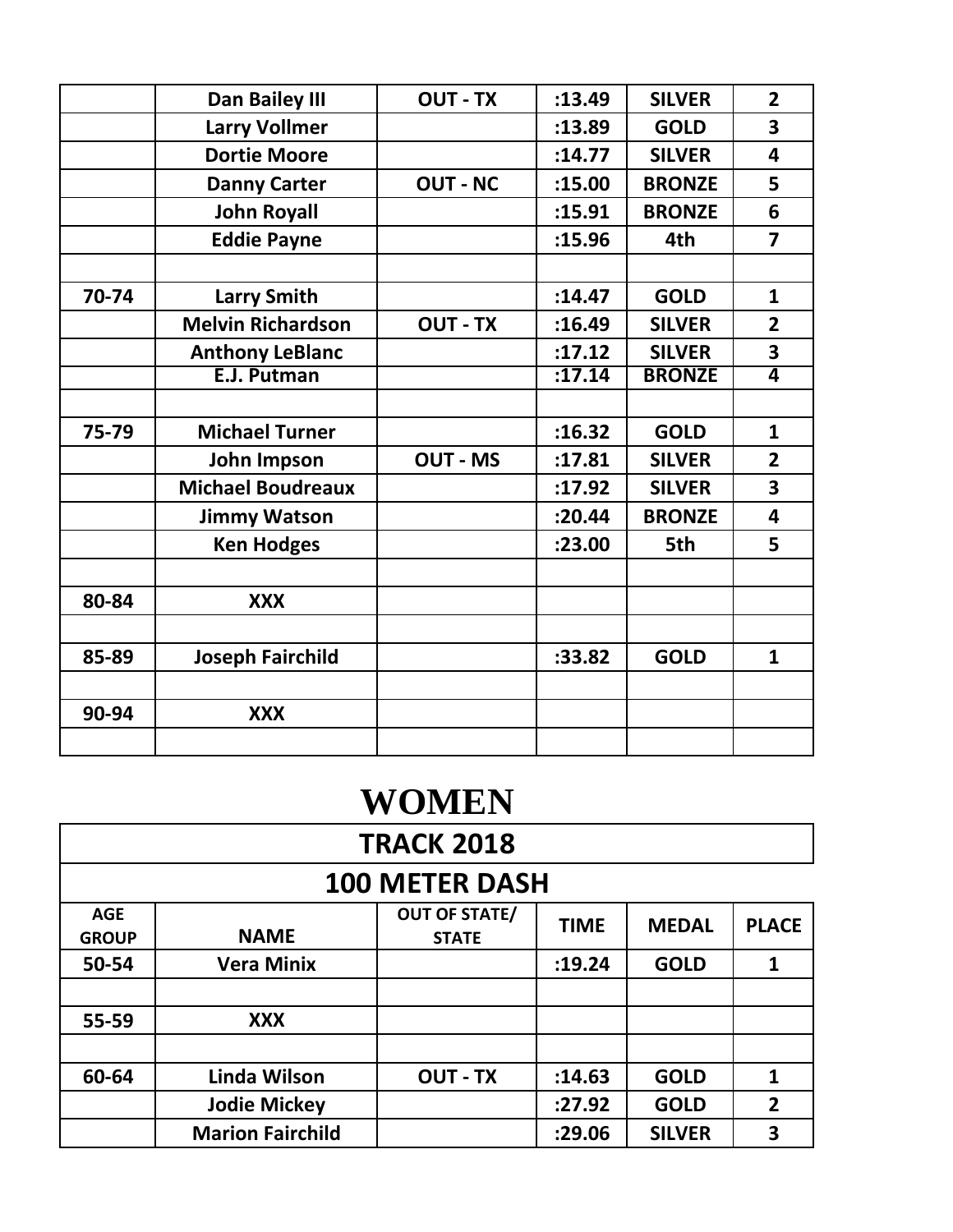| 65-69 | <b>Evelyn Wilson</b>    |                 | :19.63 | <b>GOLD</b>   | $\mathbf{1}$   |
|-------|-------------------------|-----------------|--------|---------------|----------------|
|       | <b>Beverly Williams</b> | <b>OUT - FL</b> | :19.96 | <b>SILVER</b> | $\overline{2}$ |
|       |                         |                 |        |               |                |
| 70-74 | <b>XXX</b>              |                 |        |               |                |
|       |                         |                 |        |               |                |
| 75-79 | <b>XXX</b>              |                 |        |               |                |
|       |                         |                 |        |               |                |
| 80-84 | <b>XXX</b>              |                 |        |               |                |
|       |                         |                 |        |               |                |
| 85-89 | <b>XXX</b>              |                 |        |               |                |
|       |                         |                 |        |               |                |
| 90-94 | <b>XXX</b>              |                 |        |               |                |
|       |                         |                 |        |               |                |

| <b>MEN</b>                 |                       |                                      |             |               |                |
|----------------------------|-----------------------|--------------------------------------|-------------|---------------|----------------|
|                            |                       | <b>TRACK 2018</b>                    |             |               |                |
|                            |                       | <b>200 METER DASH</b>                |             |               |                |
| <b>AGE</b><br><b>GROUP</b> | <b>NAME</b>           | <b>OUT OF STATE/</b><br><b>STATE</b> | <b>TIME</b> | <b>MEDAL</b>  | <b>PLACE</b>   |
| 50-54                      | <b>Terry Hardy</b>    |                                      | :29.62      | <b>GOLD</b>   | $\mathbf{1}$   |
|                            |                       |                                      |             |               |                |
| 55-59                      | <b>Derek Holloway</b> | <b>OUT - TX</b>                      | :24.91      | <b>GOLD</b>   | $\mathbf{1}$   |
|                            | <b>Jimmy Kaiser</b>   |                                      | :28.47      | <b>GOLD</b>   | $\overline{2}$ |
|                            | <b>Eugene Smith</b>   | <b>OUT - TX</b>                      | :28.69      | <b>BRONZE</b> | $\overline{3}$ |
|                            | <b>Edmund Lee</b>     |                                      | :29.97      | <b>SILVER</b> | 4              |
|                            | <b>Alec Hirsch</b>    |                                      | :31.45      | <b>BRONZE</b> | 5              |
|                            | <b>Mark Walker</b>    |                                      | :34.19      | 4th           | 6              |
|                            |                       |                                      |             |               |                |
| 60-64                      | <b>Marc Rager</b>     |                                      | :27.99      | <b>GOLD</b>   | $\mathbf{1}$   |
|                            | <b>Ken Prude</b>      |                                      | :31.23      | <b>SILVER</b> | $\overline{2}$ |
|                            | <b>Mike Weeks</b>     | <b>OUT - AR</b>                      | :55.11      | <b>BRONZE</b> | $\overline{3}$ |
|                            |                       |                                      |             |               |                |
| 65-69                      | <b>Dan Bailey III</b> | <b>OUT - TX</b>                      | :28.88      | <b>GOLD</b>   | $\mathbf{1}$   |
|                            | <b>Dortie Moore</b>   |                                      | :30.22      | <b>GOLD</b>   | $\mathcal{L}$  |
|                            | <b>Eddie Payne</b>    |                                      | :34.82      | <b>SILVER</b> | 3              |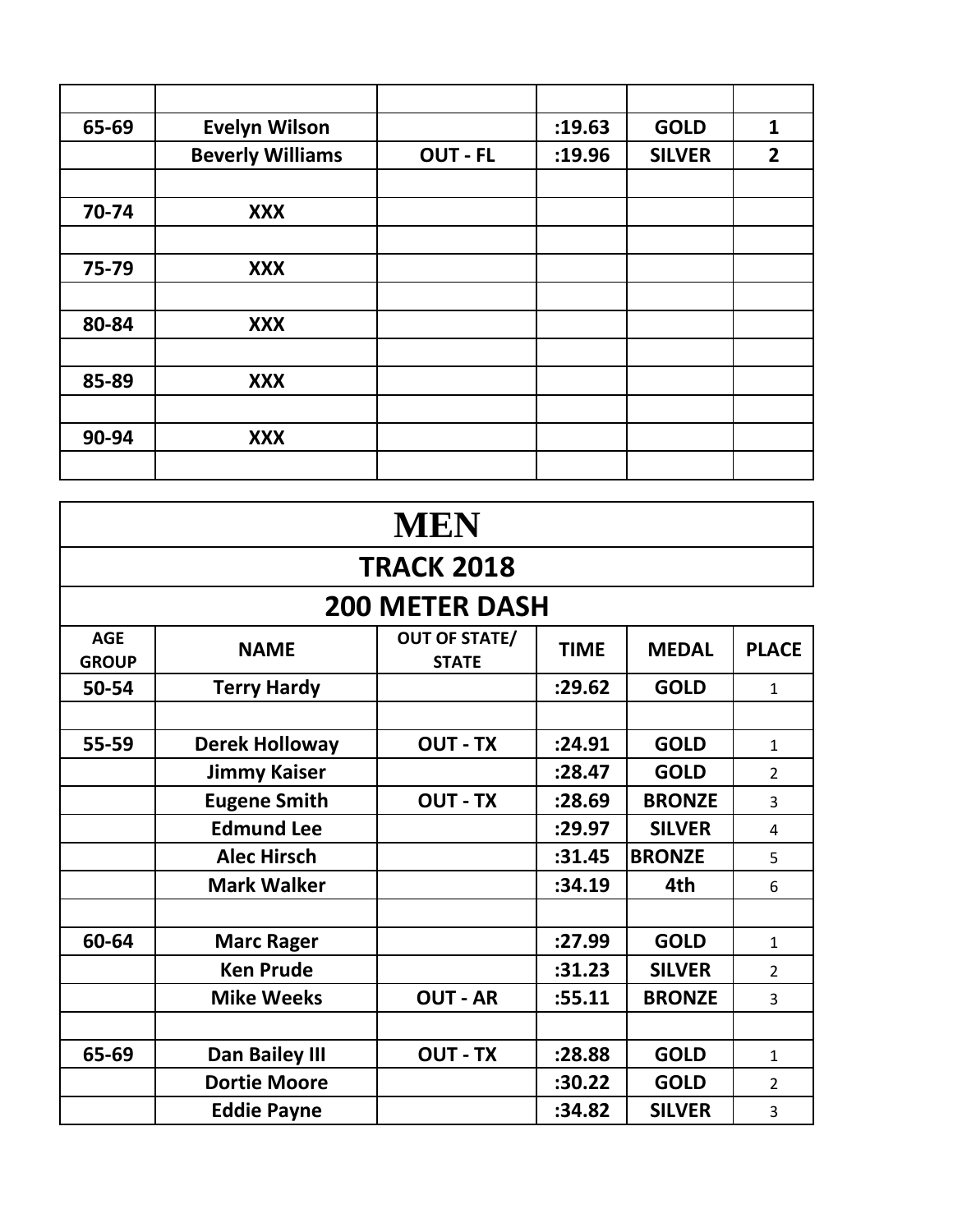|       | <b>John Royall</b>       |                 | :35.27 | <b>BRONZE</b> | 4              |
|-------|--------------------------|-----------------|--------|---------------|----------------|
|       | <b>John Pace</b>         | <b>OUT - TX</b> | :51.12 | 5th           | 5              |
|       |                          |                 |        |               |                |
| 70-74 | <b>Larry Smith</b>       |                 | :31.12 | <b>GOLD</b>   | $\mathbf{1}$   |
|       | <b>Melvin Richardson</b> | <b>OUT - TX</b> | :36.27 | <b>SILVER</b> | $\overline{2}$ |
|       | <b>Maurice LeBlanc</b>   |                 | :36.41 | <b>SILVER</b> | 3              |
|       | <b>Joseph Collins</b>    |                 | :50.94 | 4th           | 4              |
|       |                          |                 |        |               |                |
| 75-79 | <b>Michael Boudreaux</b> |                 | :38.85 | <b>GOLD</b>   | $\mathbf{1}$   |
|       | John Impson              | <b>OUT - MS</b> | :41.02 | <b>SILVER</b> | 2              |
|       | <b>Julius Cassels</b>    |                 | :42.48 | <b>SILVER</b> | 3              |
|       | <b>Ken Hodges</b>        | <b>OUT - TX</b> | :45.99 | 4th           | 4              |
|       |                          |                 |        |               |                |
| 80-84 | <b>XXX</b>               |                 |        |               |                |
|       |                          |                 |        |               |                |
| 85-89 | <b>XXX</b>               |                 |        |               |                |
|       |                          |                 |        |               |                |
| 90-94 | <b>XXX</b>               |                 |        |               |                |

| <b>WOMEN</b>               |                         |                                      |             |               |                |  |  |
|----------------------------|-------------------------|--------------------------------------|-------------|---------------|----------------|--|--|
|                            | <b>TRACK 2018</b>       |                                      |             |               |                |  |  |
|                            |                         | <b>200 METER DASH</b>                |             |               |                |  |  |
| <b>AGE</b><br><b>GROUP</b> | <b>NAME</b>             | <b>OUT OF STATE/</b><br><b>STATE</b> | <b>TIME</b> | <b>MEDAL</b>  | <b>PLACE</b>   |  |  |
| 50-54                      | <b>Vera Minix</b>       |                                      | 1:34.79     | <b>GOLD</b>   | $\mathbf{1}$   |  |  |
|                            |                         |                                      |             |               |                |  |  |
| 55-59                      | <b>XXX</b>              |                                      |             |               |                |  |  |
|                            |                         |                                      |             |               |                |  |  |
| 60-64                      | Linda Wilson            | <b>OUT - TX</b>                      | :32.16      | <b>GOLD</b>   | $\mathbf{1}$   |  |  |
|                            | <b>Inez Kelleher</b>    | <b>OUT - MS</b>                      | :36.37      | <b>SILVER</b> | $\overline{2}$ |  |  |
|                            |                         |                                      |             |               |                |  |  |
| 65-69                      | <b>Beverly Williams</b> | <b>OUT - FL</b>                      | :44.03      | <b>GOLD</b>   | $\mathbf{1}$   |  |  |
|                            |                         |                                      |             |               |                |  |  |
| 70-74                      | <b>XXX</b>              |                                      |             |               |                |  |  |
|                            |                         |                                      |             |               |                |  |  |
| 75-79                      | <b>XXX</b>              |                                      |             |               |                |  |  |
|                            |                         |                                      |             |               |                |  |  |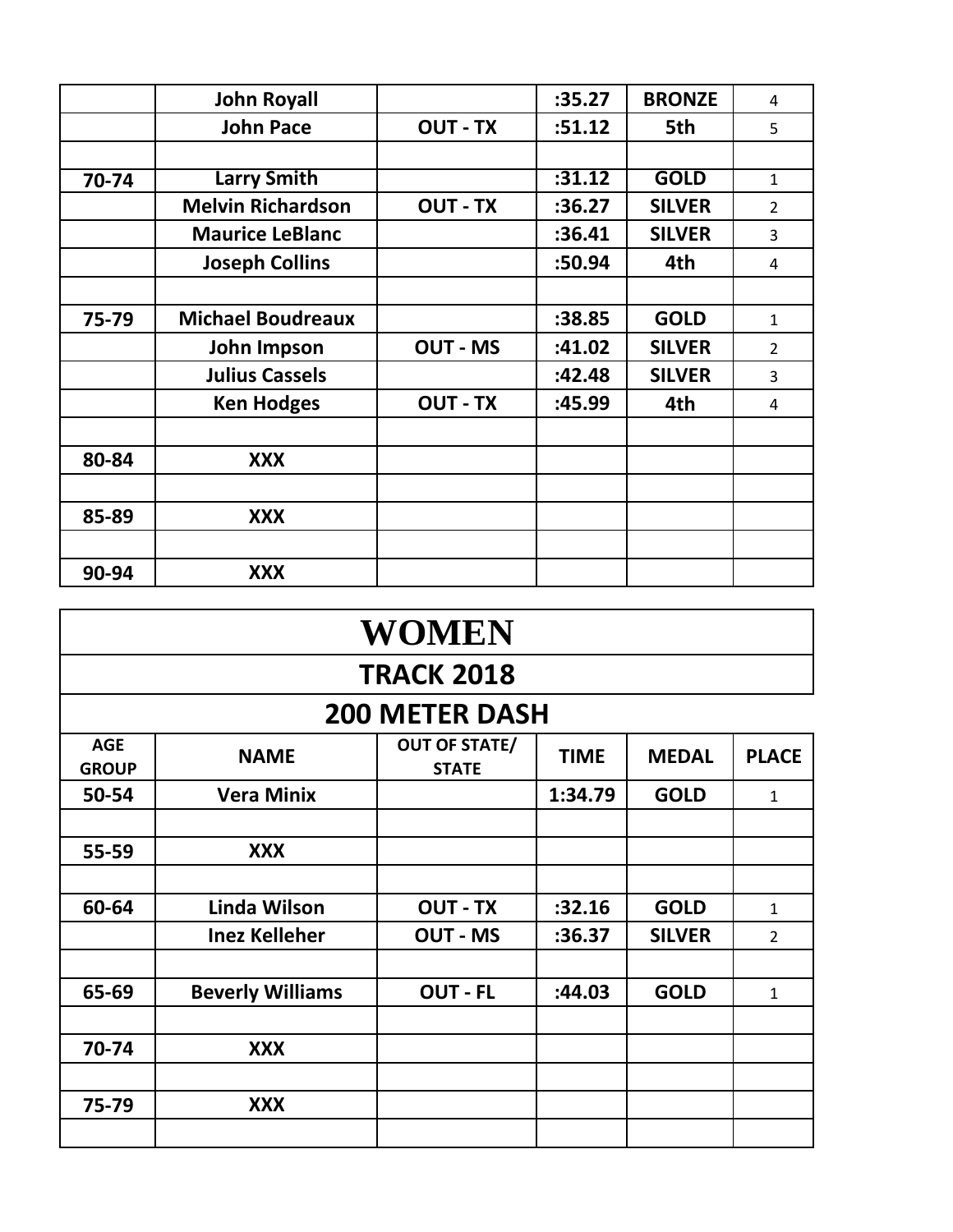| 80-84 | <b>XXX</b> |  |  |
|-------|------------|--|--|
|       |            |  |  |
| 85-89 | <b>XXX</b> |  |  |
|       |            |  |  |
| 90-94 | <b>XXX</b> |  |  |
|       |            |  |  |

|                            |                         | <b>MEN</b>                           |             |               |                |
|----------------------------|-------------------------|--------------------------------------|-------------|---------------|----------------|
|                            |                         | <b>TRACK 2018</b>                    |             |               |                |
|                            |                         | <b>400 METER DASH</b>                |             |               |                |
| <b>AGE</b><br><b>GROUP</b> | <b>NAME</b>             | <b>OUT OF STATE/</b><br><b>STATE</b> | <b>TIME</b> | <b>MEDAL</b>  | <b>PLACE</b>   |
| 50-54                      | <b>Victor Del Frate</b> |                                      | 1:09.49     | <b>GOLD</b>   | $\mathbf{1}$   |
|                            |                         |                                      |             |               |                |
| 55-59                      | <b>Eugene Smith</b>     | <b>OUT - TX</b>                      | 1:04.91     | <b>GOLD</b>   | $\mathbf{1}$   |
|                            | <b>Lindy Raney</b>      | <b>OUT - TX</b>                      | 1:07.69     | <b>SILVER</b> | $\overline{2}$ |
|                            | <b>Edmund Lee</b>       |                                      | 1:12.13     | <b>GOLD</b>   | 3              |
|                            | <b>Mark Walker</b>      |                                      | 1:34.34     | <b>SILVER</b> | 4              |
|                            |                         |                                      |             |               |                |
| 60-64                      | <b>Ken Prude</b>        |                                      | 1:06.54     | <b>GOLD</b>   | $\mathbf{1}$   |
|                            | <b>Rick Easley</b>      | <b>OUT - TX</b>                      | 1:15.91     | <b>SILVER</b> | $\overline{2}$ |
|                            | <b>Mike Weeks</b>       | <b>OUT - AR</b>                      | 2:14.31     | <b>BRONZE</b> | 3              |
|                            |                         |                                      |             |               |                |
| 65-69                      | <b>Horace Grant</b>     | <b>OUT - TX</b>                      | 1:03.21     | <b>GOLD</b>   | $\mathbf{1}$   |
|                            | Dan Bailey III          | <b>OUT - TX</b>                      | 1:11.69     | <b>SILVER</b> | $\overline{2}$ |
|                            | <b>Eddie Payne</b>      |                                      | 1:26.70     | <b>GOLD</b>   | 3              |
|                            | <b>John Royall</b>      |                                      | 1:27.08     | <b>SILVER</b> | 4              |
|                            |                         |                                      |             |               |                |
| 70-74                      | Lloyd Whitman           |                                      | 1:14.99     | <b>GOLD</b>   | 1              |
|                            | <b>Maurice LeBlanc</b>  |                                      | 1:38.15     | <b>SILVER</b> | $\overline{2}$ |
|                            |                         |                                      |             |               |                |
| 75-79                      | <b>Ken Hodges</b>       | <b>OUT - TX</b>                      | 1:39.61     | <b>GOLD</b>   | $\mathbf{1}$   |
|                            |                         |                                      |             |               |                |
| 80-84                      | <b>Charles Wimberly</b> |                                      | 2:00.41     | <b>GOLD</b>   | $\mathbf{1}$   |
|                            |                         |                                      |             |               |                |
| 85-89                      | <b>XXX</b>              |                                      |             |               |                |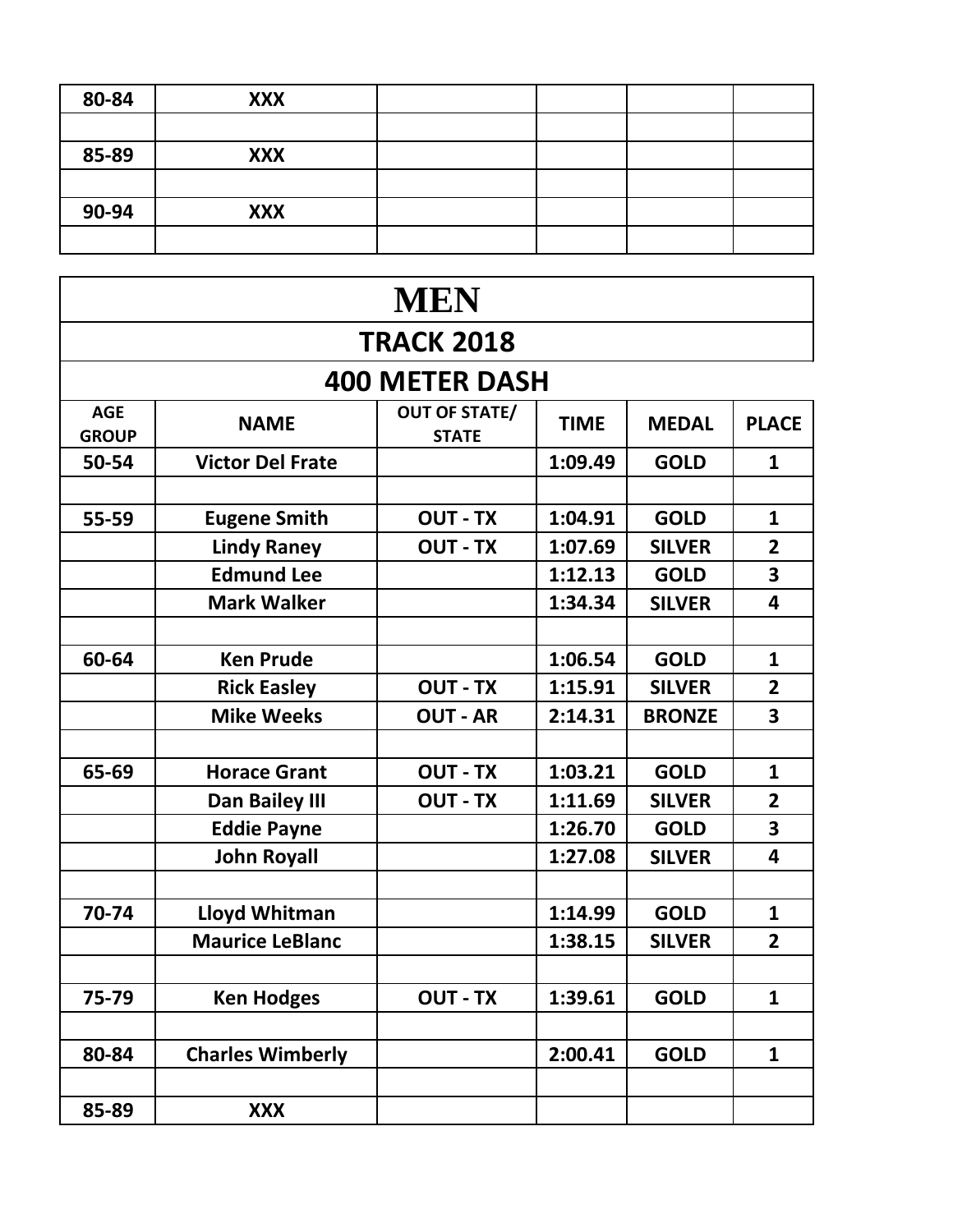| 90-94 | <b>XXX</b> |  |  |
|-------|------------|--|--|
|       |            |  |  |
|       |            |  |  |

|                            | <b>WOMEN</b>             |                                      |             |               |                |  |  |  |  |
|----------------------------|--------------------------|--------------------------------------|-------------|---------------|----------------|--|--|--|--|
|                            | <b>TRACK 2018</b>        |                                      |             |               |                |  |  |  |  |
|                            |                          | <b>400 METER DASH</b>                |             |               |                |  |  |  |  |
| <b>AGE</b><br><b>GROUP</b> | <b>NAME</b>              | <b>OUT OF STATE/</b><br><b>STATE</b> | <b>TIME</b> | <b>MEDAL</b>  | <b>PLACE</b>   |  |  |  |  |
| 50-54                      | Virginia "Jenny" Hackman |                                      | 1:53.35     | <b>GOLD</b>   | $\mathbf{1}$   |  |  |  |  |
|                            | <b>Vera Minix</b>        |                                      | 2:02.71     | <b>SILVER</b> | $\overline{2}$ |  |  |  |  |
|                            |                          |                                      |             |               |                |  |  |  |  |
| 55-59                      | <b>XXX</b>               |                                      |             |               |                |  |  |  |  |
|                            |                          |                                      |             |               |                |  |  |  |  |
| 60-64                      | Linda Wilson             |                                      | 1:23.54     | <b>GOLD</b>   | $\mathbf{1}$   |  |  |  |  |
|                            | <b>Inez Kelleher</b>     |                                      | 1:27.75     | <b>SILVER</b> | $\overline{2}$ |  |  |  |  |
|                            |                          |                                      |             |               |                |  |  |  |  |
| 65-69                      | <b>XXX</b>               |                                      |             |               |                |  |  |  |  |
|                            |                          |                                      |             |               |                |  |  |  |  |
| 70-74                      | <b>XXX</b>               |                                      |             |               |                |  |  |  |  |
|                            |                          |                                      |             |               |                |  |  |  |  |
| 75-79                      | <b>XXX</b>               |                                      |             |               |                |  |  |  |  |
|                            |                          |                                      |             |               |                |  |  |  |  |
| 80-84                      | <b>XXX</b>               |                                      |             |               |                |  |  |  |  |
|                            |                          |                                      |             |               |                |  |  |  |  |
| 85-89                      | <b>XXX</b>               |                                      |             |               |                |  |  |  |  |
|                            |                          |                                      |             |               |                |  |  |  |  |
| 90-94                      | <b>XXX</b>               |                                      |             |               |                |  |  |  |  |

| MEN                        |             |                                      |             |              |              |  |  |
|----------------------------|-------------|--------------------------------------|-------------|--------------|--------------|--|--|
| <b>TRACK 2018</b>          |             |                                      |             |              |              |  |  |
| <b>800 METER RUN</b>       |             |                                      |             |              |              |  |  |
| <b>AGE</b><br><b>GROUP</b> | <b>NAME</b> | <b>OUT OF STATE/</b><br><b>STATE</b> | <b>TIME</b> | <b>MEDAL</b> | <b>PLACE</b> |  |  |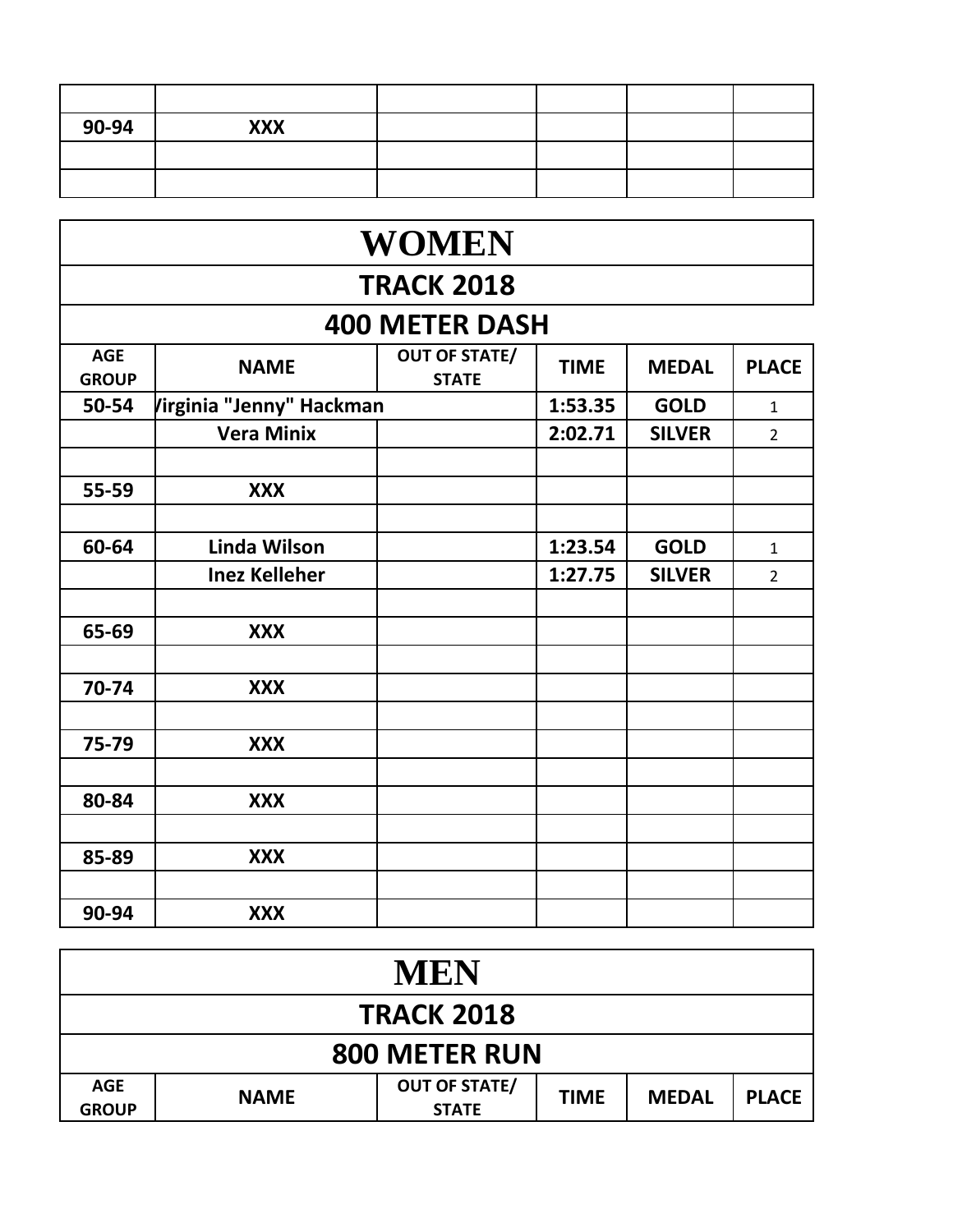| 50-54 | <b>XXX</b>              |                 |         |               |                |
|-------|-------------------------|-----------------|---------|---------------|----------------|
|       |                         |                 |         |               |                |
| 55-59 | <b>Edmund Lee</b>       |                 | 2:46.98 | <b>GOLD</b>   | $\mathbf{1}$   |
|       | <b>William Mickey</b>   |                 | 3:01.78 | <b>SILVER</b> | $\overline{2}$ |
|       |                         |                 |         |               |                |
| 60-64 | <b>XXX</b>              |                 |         |               |                |
|       |                         |                 |         |               |                |
| 65-69 | <b>XXX</b>              |                 |         |               |                |
|       |                         |                 |         |               |                |
| 70-74 | <b>XXX</b>              |                 |         |               |                |
|       |                         |                 |         |               |                |
| 75-79 | <b>Ken Hodges</b>       | <b>OUT - TX</b> | 3:38.62 | <b>GOLD</b>   | $\mathbf{1}$   |
|       |                         |                 |         |               |                |
| 80-84 | <b>Charles Wimberly</b> |                 | 4:40.36 | <b>GOLD</b>   | $\mathbf{1}$   |
|       |                         |                 |         |               |                |
| 85-89 | <b>XXX</b>              |                 |         |               |                |
|       |                         |                 |         |               |                |
| 90-94 | <b>Alfred Reyes</b>     |                 | 15:55   | <b>GOLD</b>   | $\mathbf{1}$   |

| <b>WOMEN</b>               |                          |                                      |             |               |                |  |  |  |
|----------------------------|--------------------------|--------------------------------------|-------------|---------------|----------------|--|--|--|
|                            | <b>TRACK 2018</b>        |                                      |             |               |                |  |  |  |
|                            |                          | <b>800 METER RUN</b>                 |             |               |                |  |  |  |
| <b>AGE</b><br><b>GROUP</b> | <b>NAME</b>              | <b>OUT OF STATE/</b><br><b>STATE</b> | <b>TIME</b> | <b>MEDAL</b>  | <b>PLACE</b>   |  |  |  |
| 50-54                      | Virginia "Jenny" Hackman |                                      | 4:05.86     | <b>GOLD</b>   | $\mathbf{1}$   |  |  |  |
|                            | <b>Vera Minix</b>        |                                      | 7:20.17     | <b>SILVER</b> | $\overline{2}$ |  |  |  |
|                            |                          |                                      |             |               |                |  |  |  |
| 55-59                      | <b>XXX</b>               |                                      |             |               |                |  |  |  |
|                            |                          |                                      |             |               |                |  |  |  |
| 60-64                      | <b>XXX</b>               |                                      |             |               |                |  |  |  |
|                            |                          |                                      |             |               |                |  |  |  |
| 65-69                      | <b>XXX</b>               |                                      |             |               |                |  |  |  |
|                            |                          |                                      |             |               |                |  |  |  |
| 70-74                      | <b>XXX</b>               |                                      |             |               |                |  |  |  |
|                            |                          |                                      |             |               |                |  |  |  |
| 75-79                      | <b>XXX</b>               |                                      |             |               |                |  |  |  |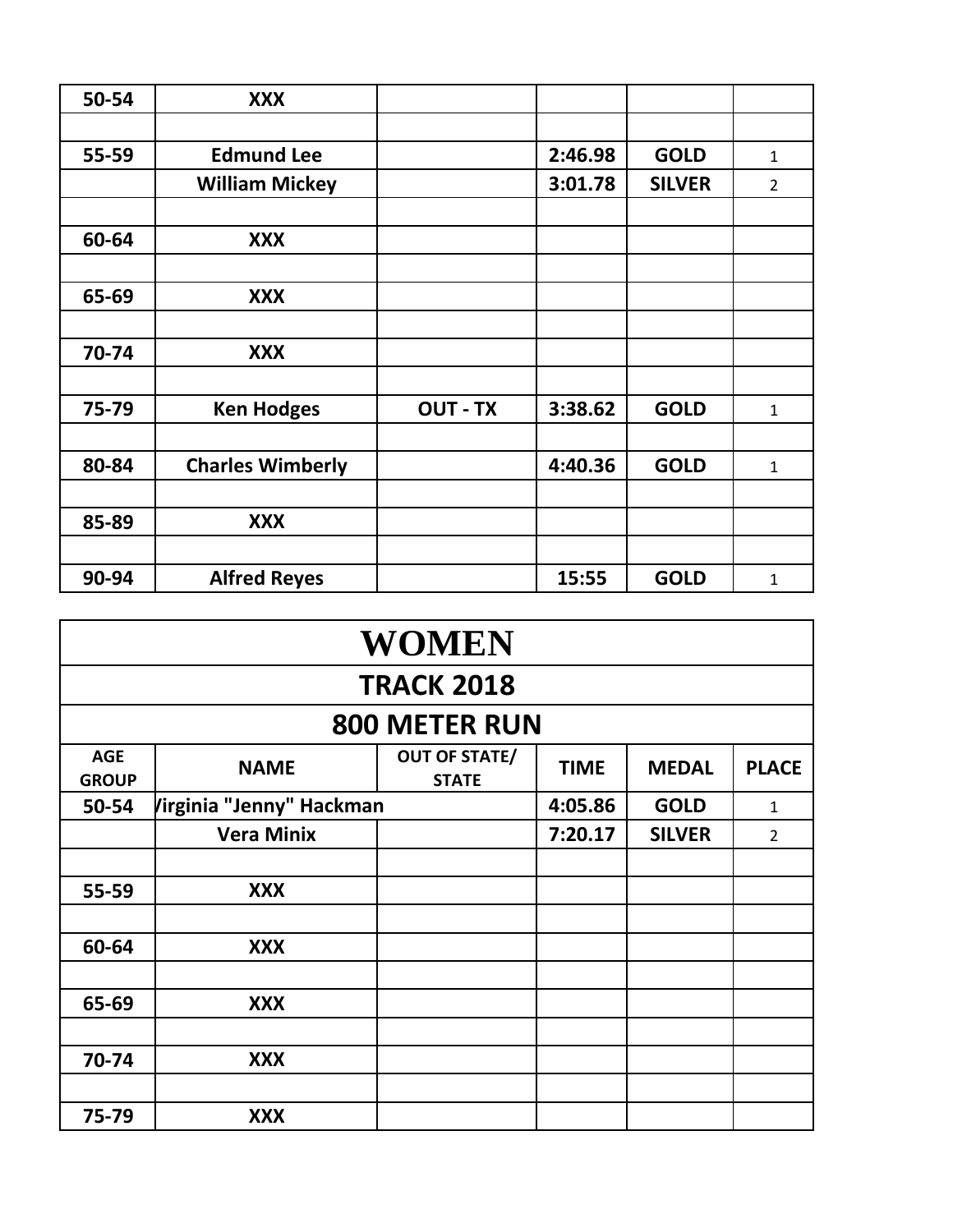| 80-84 | <b>XXX</b> |  |  |
|-------|------------|--|--|
|       |            |  |  |
| 85-89 | <b>XXX</b> |  |  |
|       |            |  |  |

| <b>MEN</b>                 |                      |                                      |             |              |              |  |  |  |
|----------------------------|----------------------|--------------------------------------|-------------|--------------|--------------|--|--|--|
| <b>TRACK 2018</b>          |                      |                                      |             |              |              |  |  |  |
|                            |                      | <b>800 METER RACE WALK</b>           |             |              |              |  |  |  |
| <b>AGE</b><br><b>GROUP</b> | <b>NAME</b>          | <b>OUT OF STATE/</b><br><b>STATE</b> | <b>TIME</b> | <b>MEDAL</b> | <b>PLACE</b> |  |  |  |
| 50-54                      | <b>XXX</b>           |                                      |             |              |              |  |  |  |
| 55-59                      | <b>XXX</b>           |                                      |             |              |              |  |  |  |
| 60-64                      | <b>XXX</b>           |                                      |             |              |              |  |  |  |
| 65-69                      | <b>XXX</b>           |                                      |             |              |              |  |  |  |
| 70-74                      | <b>Gary Leinhart</b> | <b>OUT - TX</b>                      | 4:34.26     | <b>GOLD</b>  | $\mathbf{1}$ |  |  |  |
| 75-79                      | <b>Ken Hodges</b>    | <b>OUT - TX</b>                      |             | <b>GOLD</b>  | $\mathbf{1}$ |  |  |  |
| 80-84                      | <b>William Elrod</b> |                                      | 7:01.80     | <b>GOLD</b>  | $\mathbf{1}$ |  |  |  |
| 85-89                      | <b>XXX</b>           |                                      |             |              |              |  |  |  |
| 90-94                      | <b>XXX</b>           |                                      |             |              |              |  |  |  |
|                            |                      |                                      |             |              |              |  |  |  |

|                            |  |               | <b>WOMEN</b>                                            |  |  |  |  |
|----------------------------|--|---------------|---------------------------------------------------------|--|--|--|--|
| <b>TRACK 2018</b>          |  |               |                                                         |  |  |  |  |
| <b>800 METER RACE WALK</b> |  |               |                                                         |  |  |  |  |
| <b>AGE</b>                 |  | <b>NIARAC</b> | <b>OUT OF STATE/</b><br><b>MEDAI</b><br>DI ACE<br>TINAE |  |  |  |  |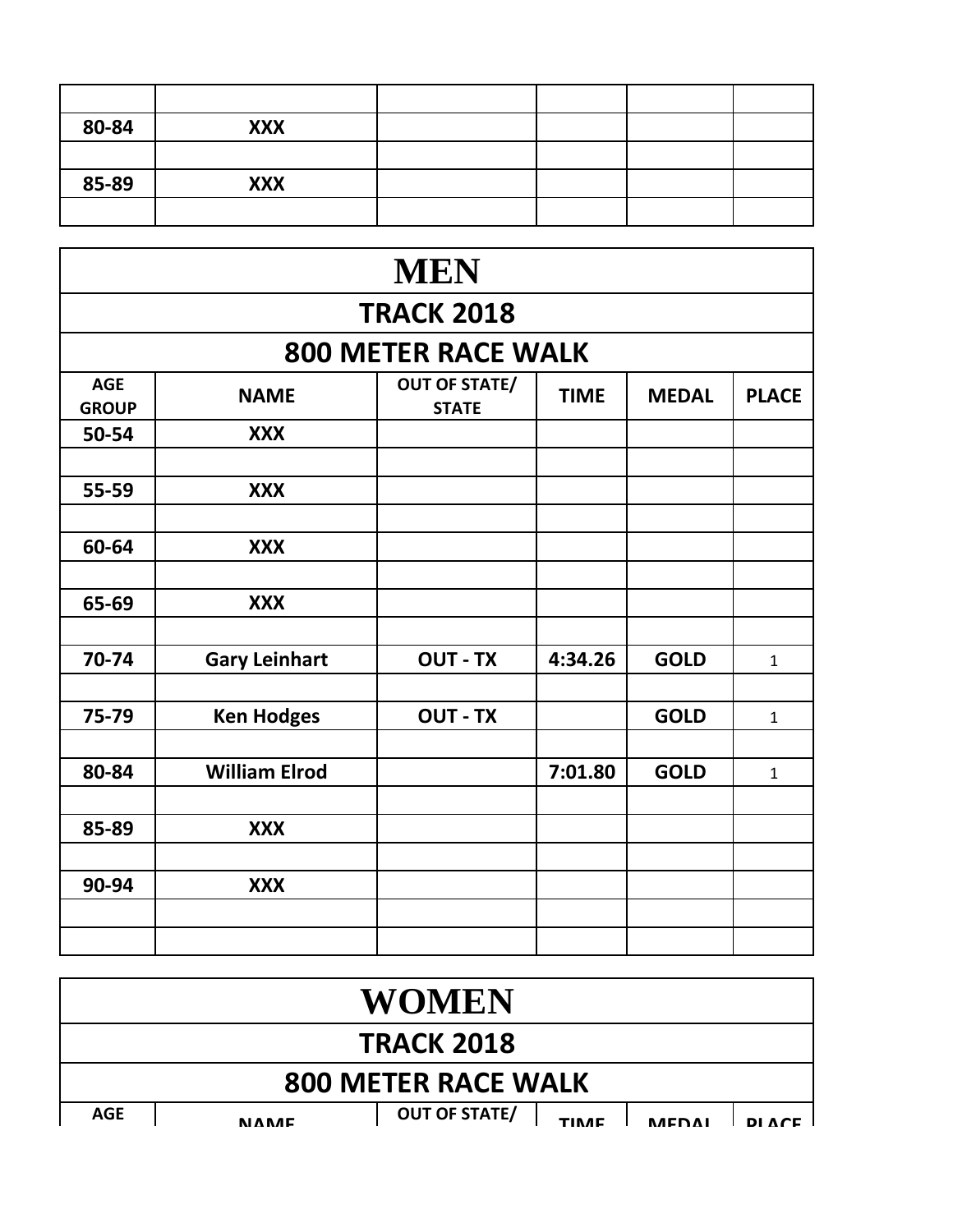| <b>GROUP</b> | <b>IVAIVIL</b>            | <b>STATE</b>    | <b>I HVIL</b> | <b>IVILUML</b> | <b>TLALL</b> |
|--------------|---------------------------|-----------------|---------------|----------------|--------------|
| 50-54        | <b>Vera Minix</b>         |                 | 5:54.47       | <b>GOLD</b>    | $\mathbf{1}$ |
|              |                           |                 |               |                |              |
| 55-59        | <b>Barbara Duplichain</b> | <b>OUT - MS</b> | 4:28.39       | <b>GOLD</b>    | $\mathbf{1}$ |
|              |                           |                 |               |                |              |
| 60-64        | Loretta Caralier          |                 | 6:23.40       | <b>GOLD</b>    | $\mathbf{1}$ |
|              |                           |                 |               |                |              |
| 65-69        | <b>XXX</b>                |                 |               |                |              |
|              |                           |                 |               |                |              |
| 70-74        | <b>XXX</b>                |                 |               |                |              |
|              |                           |                 |               |                |              |
| 75-79        | <b>XXX</b>                |                 |               |                |              |
|              |                           |                 |               |                |              |
| 80-84        | <b>XXX</b>                |                 |               |                |              |
|              |                           |                 |               |                |              |
| 85-89        | <b>XXX</b>                |                 |               |                |              |
|              |                           |                 |               |                |              |

|                            | <b>MEN</b>        |                                      |             |              |              |  |  |
|----------------------------|-------------------|--------------------------------------|-------------|--------------|--------------|--|--|
|                            |                   | <b>TRACK 2018</b>                    |             |              |              |  |  |
|                            |                   | <b>1500 METER RUN</b>                |             |              |              |  |  |
| <b>AGE</b><br><b>GROUP</b> | <b>NAME</b>       | <b>OUT OF STATE/</b><br><b>STATE</b> | <b>TIME</b> | <b>MEDAL</b> | <b>PLACE</b> |  |  |
| 50-54                      | <b>XXX</b>        |                                      |             |              |              |  |  |
|                            |                   |                                      |             |              |              |  |  |
| 55-59                      | <b>Edmund Lee</b> |                                      | 6:32.10     | <b>GOLD</b>  | $\mathbf{1}$ |  |  |
|                            |                   |                                      |             |              |              |  |  |
| 60-64                      | <b>XXX</b>        |                                      |             |              |              |  |  |
|                            |                   |                                      |             |              |              |  |  |
| 65-69                      | <b>XXX</b>        |                                      |             |              |              |  |  |
|                            |                   |                                      |             |              |              |  |  |
| 70-74                      | <b>XXX</b>        |                                      |             |              |              |  |  |
|                            |                   |                                      |             |              |              |  |  |
| 75-79                      | <b>XXX</b>        |                                      |             |              |              |  |  |
|                            |                   |                                      |             |              |              |  |  |
| 80-84                      | <b>XXX</b>        |                                      |             |              |              |  |  |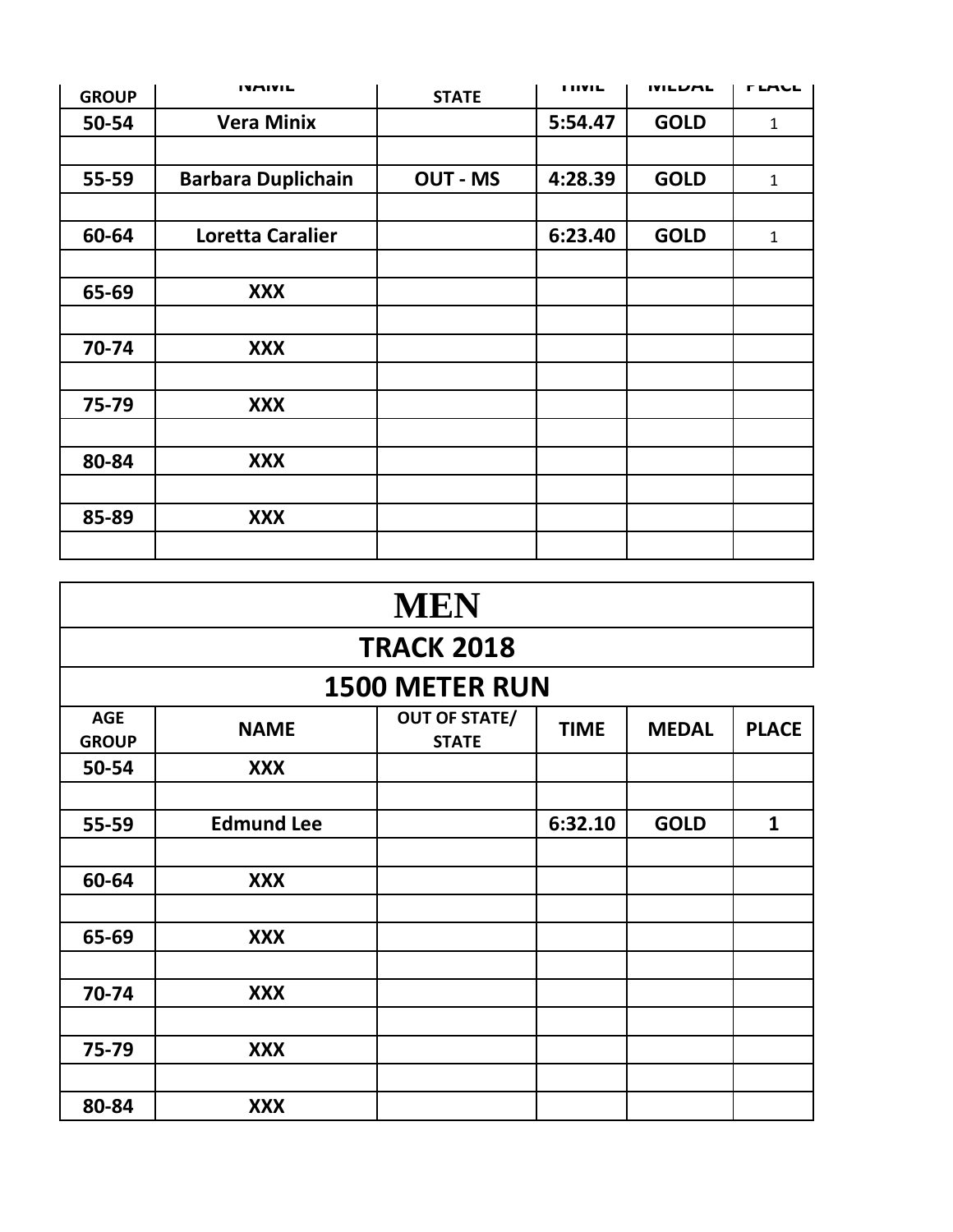| 85-89                      | <b>XXX</b>               |                                      |             |              |              |  |  |
|----------------------------|--------------------------|--------------------------------------|-------------|--------------|--------------|--|--|
|                            |                          |                                      |             |              |              |  |  |
| $90 - 94$                  | <b>Alfred Reyes</b>      |                                      | 29:51:00    | <b>GOLD</b>  | $\mathbf{1}$ |  |  |
|                            |                          | <b>WOMEN</b>                         |             |              |              |  |  |
|                            |                          |                                      |             |              |              |  |  |
|                            |                          | <b>TRACK 2018</b>                    |             |              |              |  |  |
| <b>1500 METER RUN</b>      |                          |                                      |             |              |              |  |  |
| <b>AGE</b><br><b>GROUP</b> | <b>NAME</b>              | <b>OUT OF STATE/</b><br><b>STATE</b> | <b>TIME</b> | <b>MEDAL</b> | <b>PLACE</b> |  |  |
| 50-54                      | Virginia "Jenny" Hackman |                                      | 7:53.45     | <b>GOLD</b>  | $\mathbf{1}$ |  |  |
|                            |                          |                                      |             |              |              |  |  |
| 55-59                      | <b>Yvonne Thomas</b>     |                                      | 11:19.28    | <b>GOLD</b>  | $\mathbf{1}$ |  |  |
|                            |                          |                                      |             |              |              |  |  |
| 60-64                      | <b>XXX</b>               |                                      |             |              |              |  |  |
|                            |                          |                                      |             |              |              |  |  |
| 65-69                      | <b>XXX</b>               |                                      |             |              |              |  |  |
|                            |                          |                                      |             |              |              |  |  |
| 70-74                      | <b>XXX</b>               |                                      |             |              |              |  |  |
|                            |                          |                                      |             |              |              |  |  |
| 75-79                      | <b>XXX</b>               |                                      |             |              |              |  |  |
|                            |                          |                                      |             |              |              |  |  |
| 80-84                      | <b>XXX</b>               |                                      |             |              |              |  |  |
|                            |                          |                                      |             |              |              |  |  |
| 85-89                      | <b>XXX</b>               |                                      |             |              |              |  |  |
|                            |                          |                                      |             |              |              |  |  |

| <b>MEN</b>                  |             |                                      |             |              |              |  |
|-----------------------------|-------------|--------------------------------------|-------------|--------------|--------------|--|
| <b>TRACK 2018</b>           |             |                                      |             |              |              |  |
| <b>1500 METER RACE WALK</b> |             |                                      |             |              |              |  |
| <b>AGE</b><br><b>GROUP</b>  | <b>NAME</b> | <b>OUT OF STATE/</b><br><b>STATE</b> | <b>TIME</b> | <b>MEDAL</b> | <b>PLACE</b> |  |
| 50-54                       | <b>XXX</b>  |                                      |             |              |              |  |
| 55-59                       | <b>XXX</b>  |                                      |             |              |              |  |